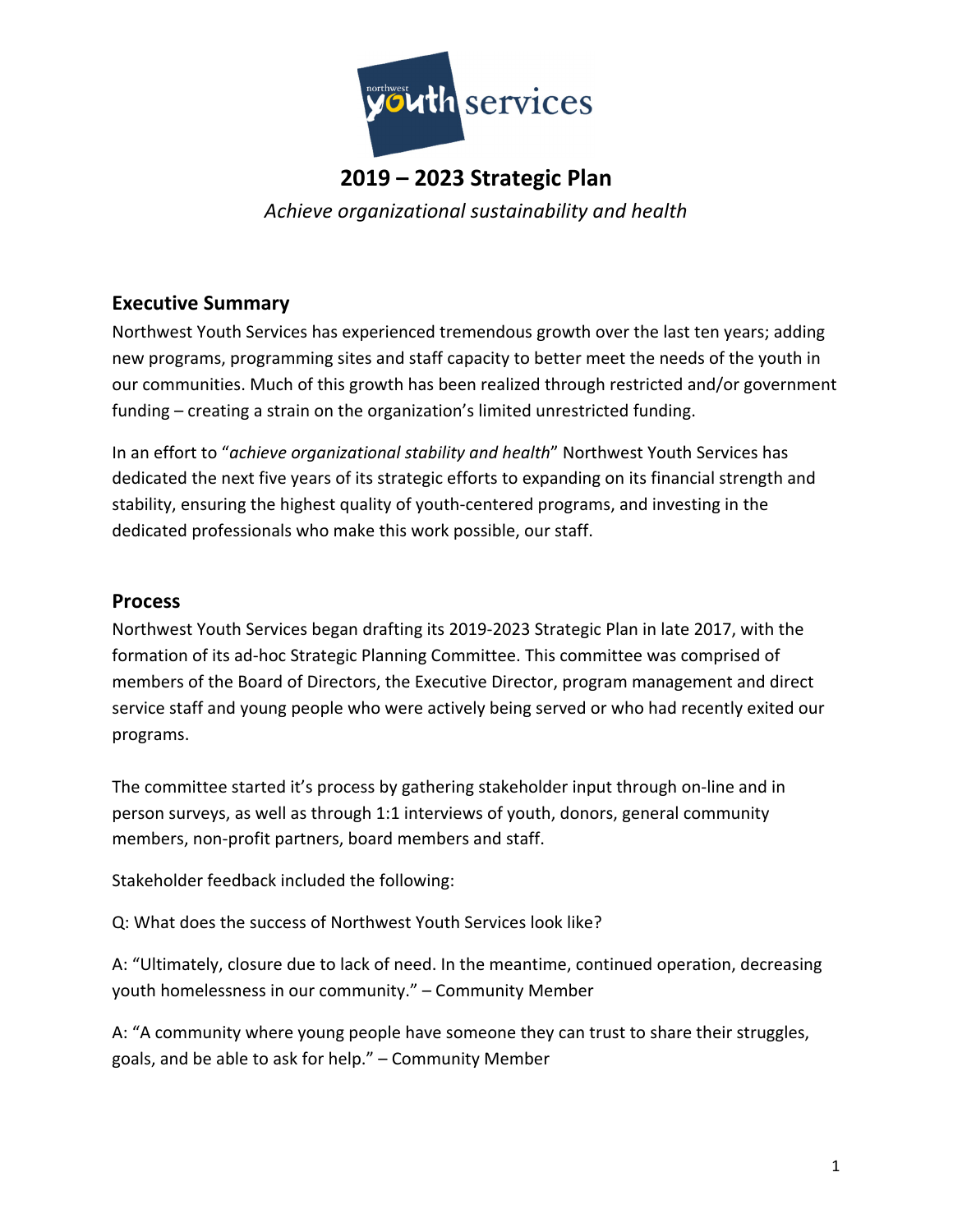A: "Reduction of kids in the street, teens with support networks, youth with housing and working on self-sufficiency; success with basic job-hunting skills, budgeting, setting boundaries, intrapersonal communication." – Community Member

A: "Success would be increasing NWYS's capacity to serve and the increase the number of youth and young adults that are served." – Donor

With input from over 150 stakeholders, the committee worked to narrow its plan into themes, priorities and, eventually, three main goals:

- 1) Financial Strength
- 2) Quality and Effective Youth Services
- 3) Employee Care

With direction provided by the Strategic Planning Committee, the Executive Director and Leadership Team developed strategies and a work plan for 2019 and beyond.

Moving forward into 2019, these goals and strategies will be used to frame our collective work. The board will review progress monthly, quarterly and annually, and defined in the Strategic Plan, and set time aside annually to review the next year's scope of work and consider any new factors to meeting these goals.

The 2019‐2023 Strategic Plan was voted into action at the November 29, 2018, Board of Directors meeting. In early 2019, the Director of Development and Communications will develop an abridged version that incorporates our new organization‐wide impact measures to share with funders, donors and the community‐at‐large.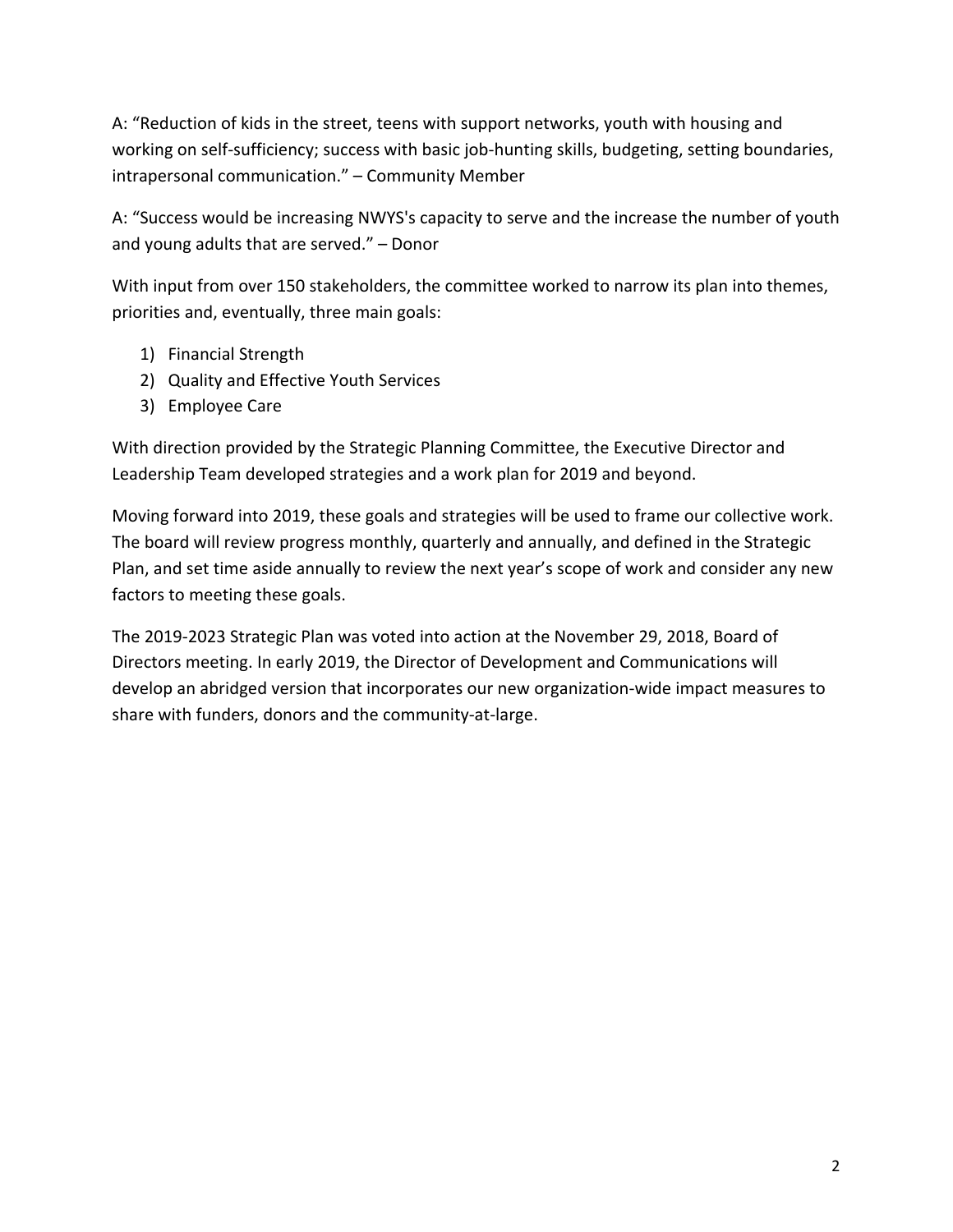## **Goal 1: Financial Strength**

|                                                                                           | <b>Responsible Party</b>  | <b>Timeframe</b>     |
|-------------------------------------------------------------------------------------------|---------------------------|----------------------|
| Strategy 1: Develop an annual fundraising plan, based on baseline fundraising information |                           |                      |
| gathered in 2018 and beyond, which prioritizes increased donor support and community      |                           |                      |
| engagement.                                                                               |                           |                      |
| 1a. Develop and share annual fundraising plan with goals                                  | Development               | Feb 2019             |
| and metrics with BOD annually. Plan will include growth                                   |                           | Annually             |
| strategies for annual fund, events, major donors,                                         |                           |                      |
| corporations/foundations and contracts.                                                   |                           |                      |
| 1b. Establish a baseline and develop a dashboard to                                       | Development               | Feb 2019             |
| track/report donor engagement. Share quarterly with                                       |                           |                      |
| BOD, and a final report on previous year.                                                 |                           | <b>Full Analysis</b> |
| Number of annual donors - increase                                                        |                           | Annually;            |
| Number of first-time donors - increase<br>$\bullet$                                       |                           | Jan                  |
| Number of lapsed donors - decrease<br>$\bullet$                                           |                           |                      |
| Amount raised annually - increase<br>$\bullet$                                            |                           | Quarterly            |
| Number of relationships/contacts in                                                       |                           | updates              |
| donor database-increase                                                                   |                           |                      |
| 1c. Develop individualized major (\$1,000+ a year) donor                                  | Development &             | Launch Jan           |
| "moves management" strategies for current and                                             | <b>Executive Director</b> | $2019 - Living$      |
| prospective donors.                                                                       |                           | Document             |
| Actively track engagement and activities                                                  |                           |                      |
| for $75 - 100$ major donors/prospects.                                                    |                           |                      |
| Form a steering committee to provide<br>$\bullet$                                         |                           | Quarterly            |
| feedback, make connections,                                                               |                           | updates              |
| and host major donor events.                                                              |                           |                      |
| Create a strategic capacity building                                                      |                           |                      |
| campaign/goal to inspire and engage                                                       |                           |                      |
| leadership gifts.                                                                         |                           |                      |
| Provide quarterly updates to the steering                                                 |                           |                      |
| committee and BOD about:                                                                  |                           |                      |
| # donor impressions                                                                       |                           |                      |
| # donor meetings                                                                          |                           |                      |
| # gifts in progress                                                                       |                           |                      |
| # gifts committed                                                                         |                           |                      |
| Goal/progress toward goal                                                                 |                           |                      |
| 1d. Examine and expand on the organization's annual                                       |                           | January              |
| event, currently the "Light Their Path" gala, increasing                                  |                           | 2019                 |
| the ROI year after year.                                                                  |                           | Annually             |
| Expand board ownership and leadership                                                     |                           |                      |
| of the event.                                                                             |                           |                      |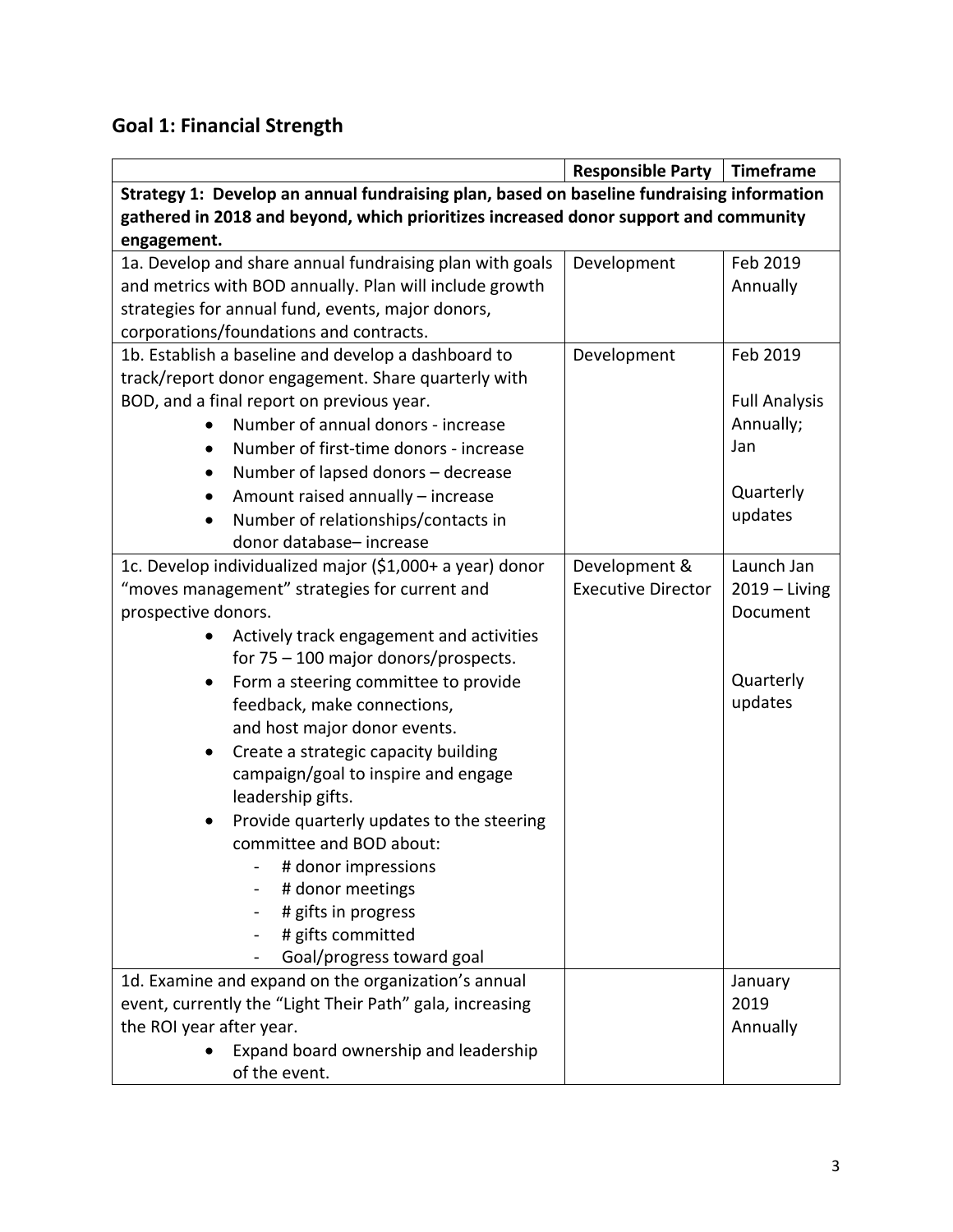| Increase average annual gift per guest,<br>year after year. |                           |                  |
|-------------------------------------------------------------|---------------------------|------------------|
| 1e. Train organization staff and the BOD annually on        |                           |                  |
| their role in org. fundraising. Topics will evolve with     | Development &             | <b>July 2019</b> |
| needs of audience and organization.                         | <b>Executive Director</b> | Annually         |

| Strategy 2: Develop an annual communications plan that educates donors and the |                           |               |
|--------------------------------------------------------------------------------|---------------------------|---------------|
| community at-large about the organization and the needs of youth experiencing  |                           |               |
| homelessness in our community.                                                 |                           |               |
| 2a. Share annual communications plan with goals and                            | Director of               | Annually;     |
| metrics with BOD annually.                                                     | Development and           | Feb           |
| 2019 - Complete and launch                                                     | Communications            |               |
| organizational rebrand and messaging.                                          |                           |               |
| 2020 - Solidify perception of organization<br>$\bullet$                        |                           |               |
| as leading youth services provider.                                            |                           |               |
| 2021 - Educate community on youth<br>$\bullet$                                 |                           |               |
| homelessness issues and how they can                                           |                           |               |
| make an impact.                                                                |                           |               |
| $2022 - TBD$<br>$\bullet$                                                      |                           |               |
| $2023 - TBD$                                                                   |                           |               |
| 2b. Create and continuously refine organizational                              | Leadership Team           | Launch        |
| outcomes that help to communicate overall impact of                            | & Program                 | baseline      |
| the organization. Examples include:                                            | Support                   | collection in |
| # of youth served.                                                             |                           | 2019; refine  |
| # of youth accessing vocational                                                |                           | annually      |
| opportunities.                                                                 |                           |               |
| # of youth served finding safe housing                                         |                           |               |
| options.                                                                       |                           |               |
| 2c. Establish a Communications Committee of the BOD                            | Director of               | Establish in  |
| to set communications goals, drive activities and meet                         | Development and           | 2019; meet    |
| communications metrics.                                                        | Communications            | bi-monthly    |
|                                                                                | & BOD                     |               |
| 2d. Train organization staff and the BOD annually on                           |                           |               |
| their role in communication. Topics will evolve with                           | Development &             | May 2019;     |
| needs of audience and organization.                                            | <b>Executive Director</b> | Annually      |

| <b>Strategy 3: Ensure financial stability and health</b>                            |                           |           |
|-------------------------------------------------------------------------------------|---------------------------|-----------|
| 3a. Expand the organization's fundraising efforts                                   | Director of               | Jan 2019; |
| (Strategy 1) resulting in increased unrestricted revenue.                           | Development and           | Annually  |
| Work to expand grant flexibility where<br>$\bullet$<br>possible.                    | Communications            |           |
| Increase our Annual Fund and Major<br>$\bullet$<br>Donor giving through Strategy 1. | <b>Executive Director</b> |           |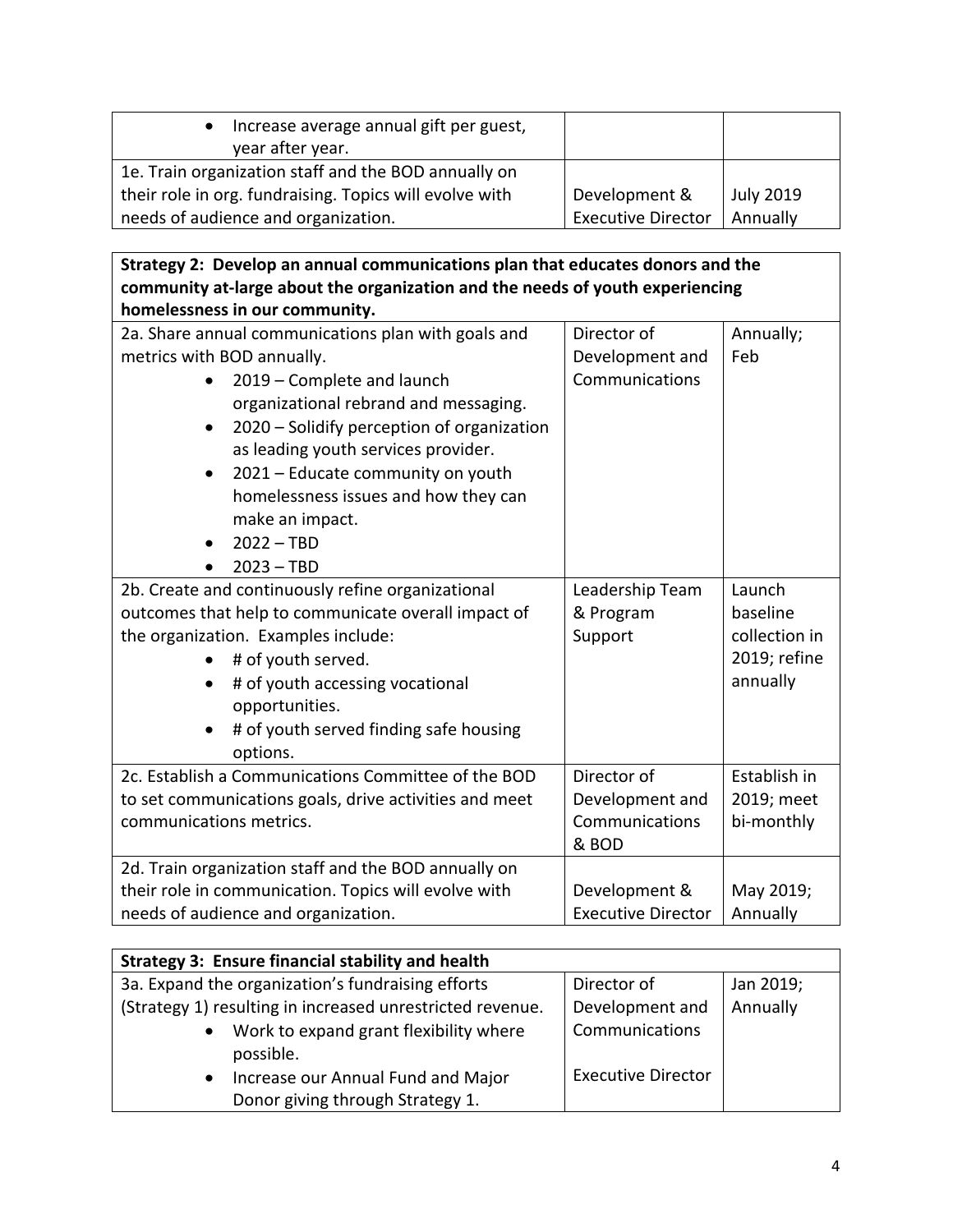| $\bullet$ | Increase community recognition and                     |                           |          |
|-----------|--------------------------------------------------------|---------------------------|----------|
|           | engagement through Strategy 2.                         |                           |          |
|           | 3b. Pass and operate within a balanced budget.         | <b>Board of Directors</b> | Annually |
|           | 3c. Establish three months of operational reserves.    | Director of               | Annually |
|           | Budget for a .5% surplus in 2019                       | <b>Operations</b>         |          |
| $\bullet$ | Budget for a 1% surplus in 2020                        | <b>Executive Director</b> |          |
| $\bullet$ | Budget for a 1.5% surplus in 2021                      |                           |          |
| $\bullet$ | Budget for a 2% surplus year after year                |                           |          |
|           | 3d. Establish sufficient cashflow (7% of total budget) | Director of               | 2020     |
| $\bullet$ | Monitor annually and adjust as needed.                 | Operations                |          |
|           |                                                        | <b>Executive Director</b> |          |

# **Goal 2: Quality and Effective Youth Services**

|                                                                                                                                                                                                                                                                                                                                             | <b>Responsibilities</b>                         | <b>Timeline</b>  |  |
|---------------------------------------------------------------------------------------------------------------------------------------------------------------------------------------------------------------------------------------------------------------------------------------------------------------------------------------------|-------------------------------------------------|------------------|--|
| Strategy 1: Create and foster opportunities for youth voice in program evaluation and<br>development-with the goal of developing and integrating youth leadership.                                                                                                                                                                          |                                                 |                  |  |
| 1a. Provide opportunities for youth to offer meaningful<br>input including but not limited to: walk in hours with<br>managers, suggestion boxes, surveys, interviews, focus<br>groups.                                                                                                                                                      | Program Mgmt<br>Team<br><b>Clinical Team</b>    | December<br>2019 |  |
| 1b. Create Youth Advisory Board.<br>Develop Youth Advisory Board Member<br>job descriptions.<br>Create budget and incorporate into larger<br>organization budget.<br>Ensure Youth Advisory members are<br>compensated for their time and<br>expertise.                                                                                      | <b>Clinical Team</b>                            | June 2020        |  |
| 1c. Develop a youth incentive program including<br>opportunities for participation and growth; creating<br>pathways to employment and leadership development<br>mentorship, volunteer, internships, employment.<br>Update current youth job descriptions.<br>Create more meaningful employment and<br>$\bullet$<br>volunteer opportunities. | Vocational<br>Program<br><b>Human Resources</b> | December<br>2020 |  |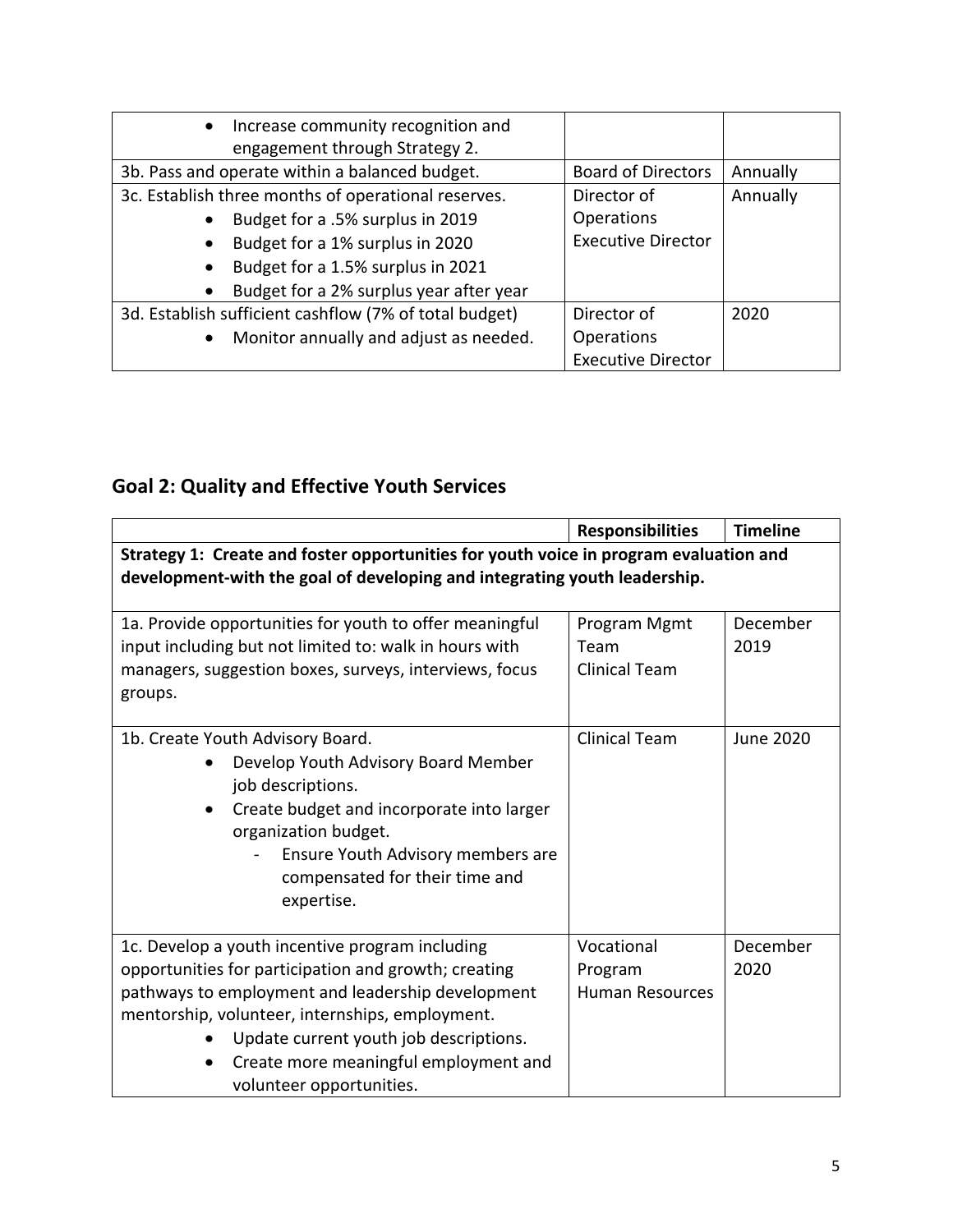| Strategy 2: Promote a healthy, vibrant program culture<br>that honors growth and learning.                                                                                                |                                                              |                   |
|-------------------------------------------------------------------------------------------------------------------------------------------------------------------------------------------|--------------------------------------------------------------|-------------------|
| 2a. Provide healthy, nutritious foods for youth in all<br>programs.                                                                                                                       | Program Mgmt<br>Team                                         | <b>March 2020</b> |
| 2b. Identify additional funding and resources to support<br>increased health and quality in programs (nutrition,<br>furnishings, program supplies, technology, and<br>maintenance needs). | Director of<br>Development<br>Program Director               | <b>March 2020</b> |
| 2c. Create and/or collaborate to provide life skills classes<br>which integrate skill building in one on one sessions,<br>group activities, and community participation.                  | Program Mgmt<br>Team<br><b>Clinical Team</b>                 | June 2020         |
| 2d. Adopt a public health lens to daily operations of the<br>programs.<br>Bring in a public health educator to<br>complete assessment.                                                    | <b>Clinical Director</b><br>Director of<br><b>Operations</b> | June 2021         |
| 2e. Create and implement a stronger practice of family<br>reunification in all programs.                                                                                                  | Program Mgmt<br>Team<br>Clinical Team                        | December<br>2022  |

**Strategy 3: Develop quality assurance processes and evaluation metrics with the aim of enhancing youth services.** 

| 3a. Develop safety procedures that adhere to          | <b>Clinical Director</b> | December  |
|-------------------------------------------------------|--------------------------|-----------|
| Occupational Safety and Health Administration (OSHA)  | Director of              | 2019      |
| standards.                                            | Operations               |           |
|                                                       |                          |           |
| 3b. Develop process to integrate new research and     | <b>Training</b>          | June 2022 |
| promising practices into programs in a timely manner. | Coordinator              |           |
|                                                       | Leadership Team          |           |
| 3c. Develop metric and assessment process for quality | <b>Clinical Director</b> | December  |
| assurance.                                            | <b>Programs Director</b> | 2022      |
|                                                       |                          |           |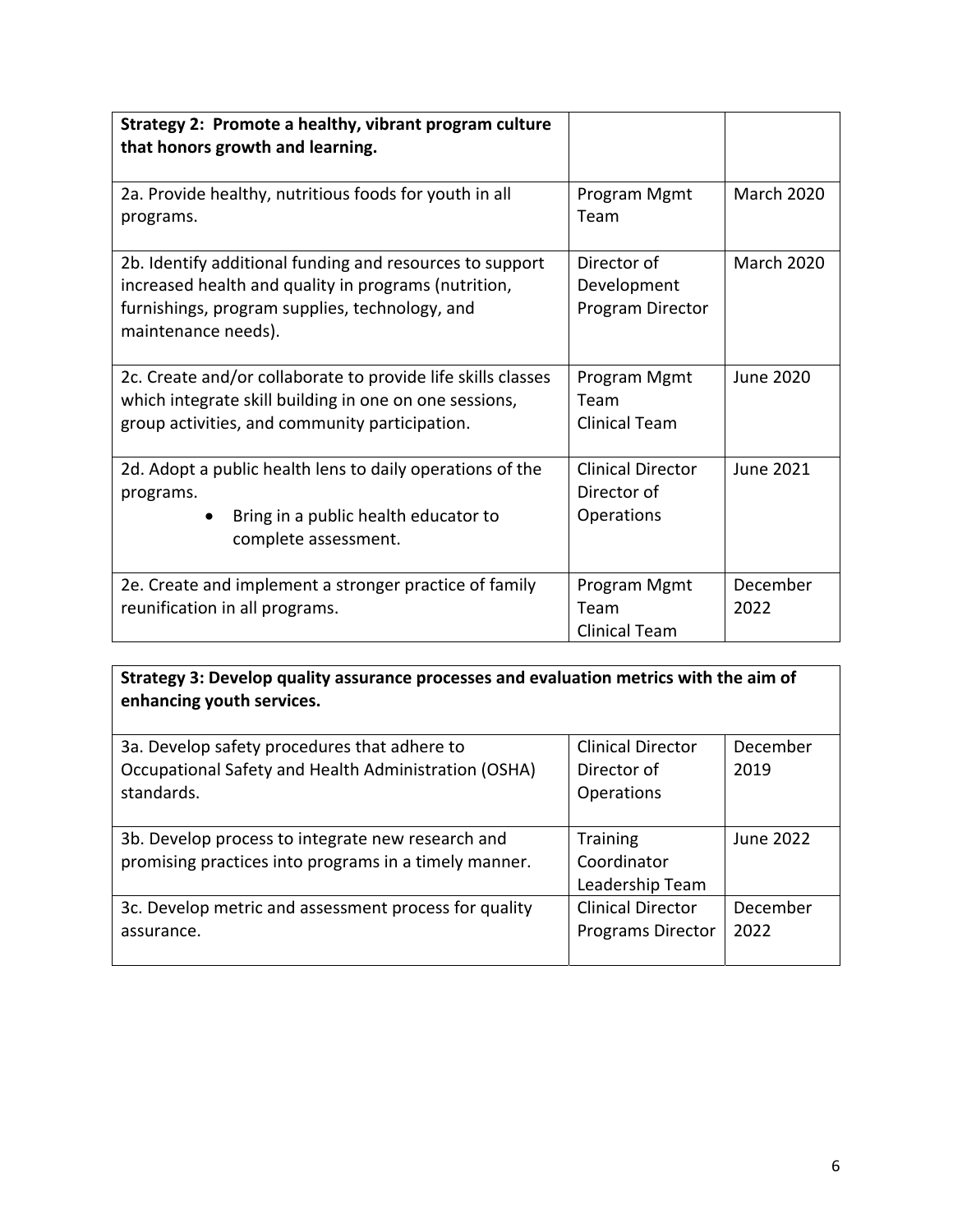# **Goal 3: Employee Care**

|                                                               | <b>Responsibilities</b> | <b>Timeline</b>  |
|---------------------------------------------------------------|-------------------------|------------------|
| Strategy 1: Promote a healthy and vibrant agency              |                         |                  |
| culture that honors growth and learning                       |                         |                  |
|                                                               |                         |                  |
| 1a. Create a diversity/equity committee.                      | <b>Human Resources</b>  | December         |
| Complete organizational assessment and                        | Director of             | 2019             |
| define diversity for the organization.                        | Operations              |                  |
| All staff trained in Gracious Space or<br>similar curriculum. |                         |                  |
| Create a plan to integrate equity/diversity                   |                         |                  |
| into staff retreats and activities - connect                  |                         |                  |
| to Goal 3, 1b.                                                |                         |                  |
| Plan to include, but not limited to:                          |                         |                  |
| Hiring Robin DiAngelo to facilitate a                         |                         |                  |
| workshop on "White Fragility."                                |                         |                  |
| Leadership and/or All Staff Book Club:                        |                         |                  |
| Read DiAngelo's book, White Fragility.                        |                         |                  |
| 1b. Create an annual calendar of staff meetings, retreats     | <b>Human Resources</b>  | December         |
| and activities to build a culture of appreciation,            | Leadership Team         | 2019             |
| engagement, collaboration and restoration.                    |                         |                  |
| Increase employee positive work culture focusing<br>$\bullet$ |                         |                  |
| on leadership development, clear communication                |                         |                  |
| about progress toward goals, and life balance.                |                         |                  |
| 1c. Integrate elements of creativity into routine events;     | Leadership Team         | <b>June 2020</b> |
| meetings, workdays, community activities, traditions,         |                         |                  |
| programs spaces, etc.                                         |                         |                  |
| Align employee recognition with culture and core              |                         |                  |
| values of Northwest Youth Services.                           |                         |                  |
|                                                               |                         |                  |

| Strategy 2: Endorse and integrate a whole person care<br>approach that acknowledges and addresses the needs<br>of staff. |                        |                   |
|--------------------------------------------------------------------------------------------------------------------------|------------------------|-------------------|
| 2a. Create a benefits packet for distribution to new                                                                     | Human Resources        | <b>April 2019</b> |
| employees from Human Resources.                                                                                          | Director of            |                   |
|                                                                                                                          | Operations             |                   |
| 2b. Create thorough onboarding and orientation process                                                                   | <b>Human Resources</b> | <b>April 2019</b> |
| that equips all staff with necessary and relevant training                                                               | Leadership Team        |                   |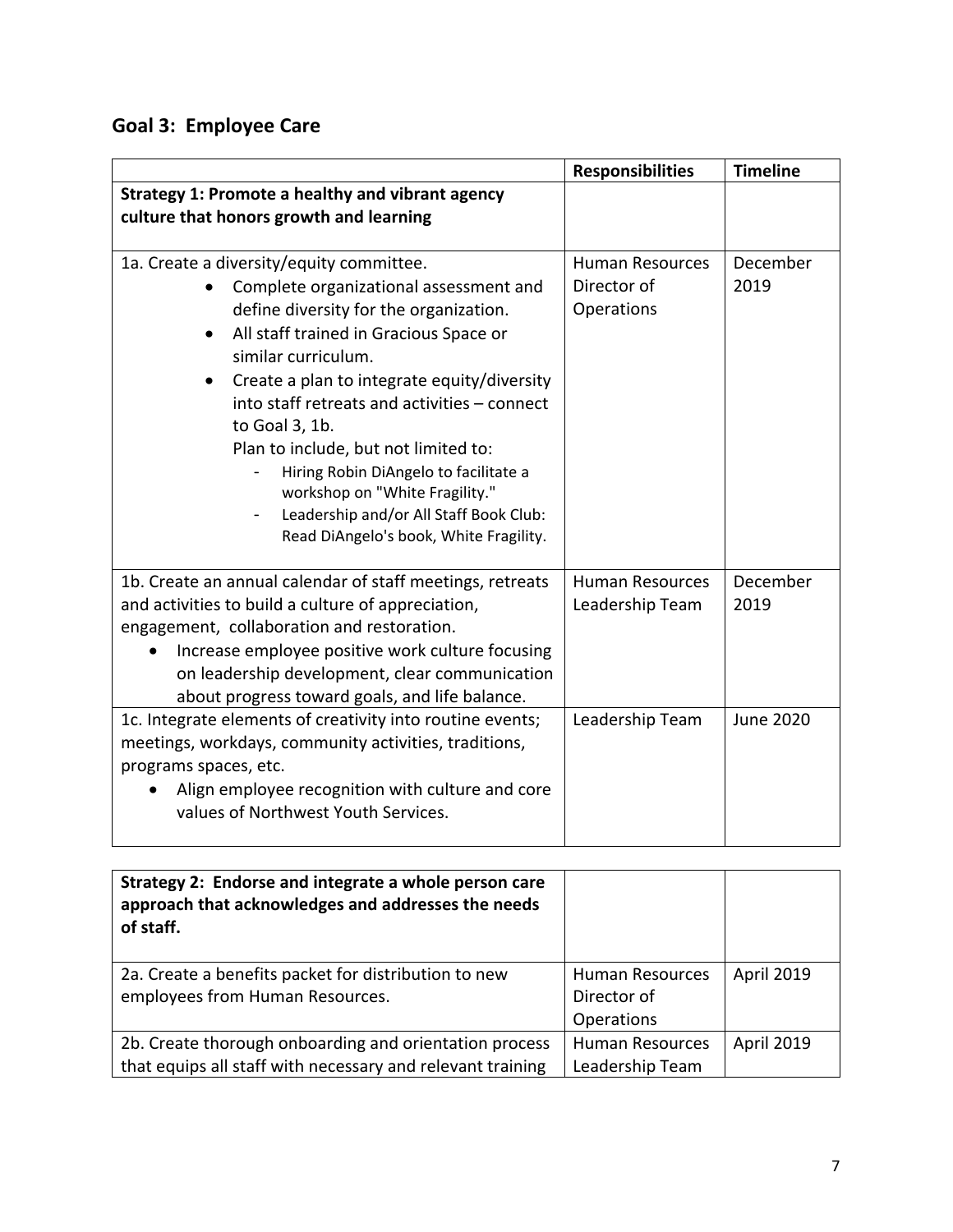| to their position. Inclusive of organizational culture and<br>values.                                                                                                                                                                                                                                                                                                                                |                                                                                       |           |
|------------------------------------------------------------------------------------------------------------------------------------------------------------------------------------------------------------------------------------------------------------------------------------------------------------------------------------------------------------------------------------------------------|---------------------------------------------------------------------------------------|-----------|
| 2c. Provide clear expectations and opportunities for<br>ongoing training and professional development for all<br>staff.<br>Create structure for a learning community<br>$\bullet$<br>culture.<br>Include after training reflection, opportunities for<br>$\bullet$<br>further conversation, and support for teams to<br>apply information through collaborative time<br>with peers in team settings. | <b>Training</b><br>Coordinator<br>Director of<br>Operations<br><b>Human Resources</b> | June 2019 |

| Strategy 3: Foster a working environment that<br>promotes agency strengths and external relationship<br>building.                                                                                                                                                                                                                                                                    |                                              |                  |
|--------------------------------------------------------------------------------------------------------------------------------------------------------------------------------------------------------------------------------------------------------------------------------------------------------------------------------------------------------------------------------------|----------------------------------------------|------------------|
| 3a. Identify list of key community partners.                                                                                                                                                                                                                                                                                                                                         | <b>Mgmt Team</b><br>Leadership Team          | December<br>2019 |
| 3b. Offer community trainings for free or low cost to<br>community (Positive Youth Development, LGBTQ Safety<br>& Resiliency, Trauma Informed Care, Right Response).                                                                                                                                                                                                                 | Program Staff<br><b>Clinical Team</b>        | December<br>2019 |
| 3c. Set target goals for relationship building for each<br>program based on program map of key community<br>partnerships.                                                                                                                                                                                                                                                            | <b>Mgmt Team</b><br>Director of<br>Programs  | January<br>2020  |
| 3d. Increase community capacity to include young<br>people into already existing spaces to build lasting<br>permanent connections.<br>Create a work group to develop and<br>implement strategies inclusive of, but not<br>limited to:<br>Offering and provide trainings to<br>$\circ$<br>community members and<br>businesses.<br>Explore developing a host home<br>$\circ$<br>model. | <b>Clinical Director</b><br>Program Director | December<br>2021 |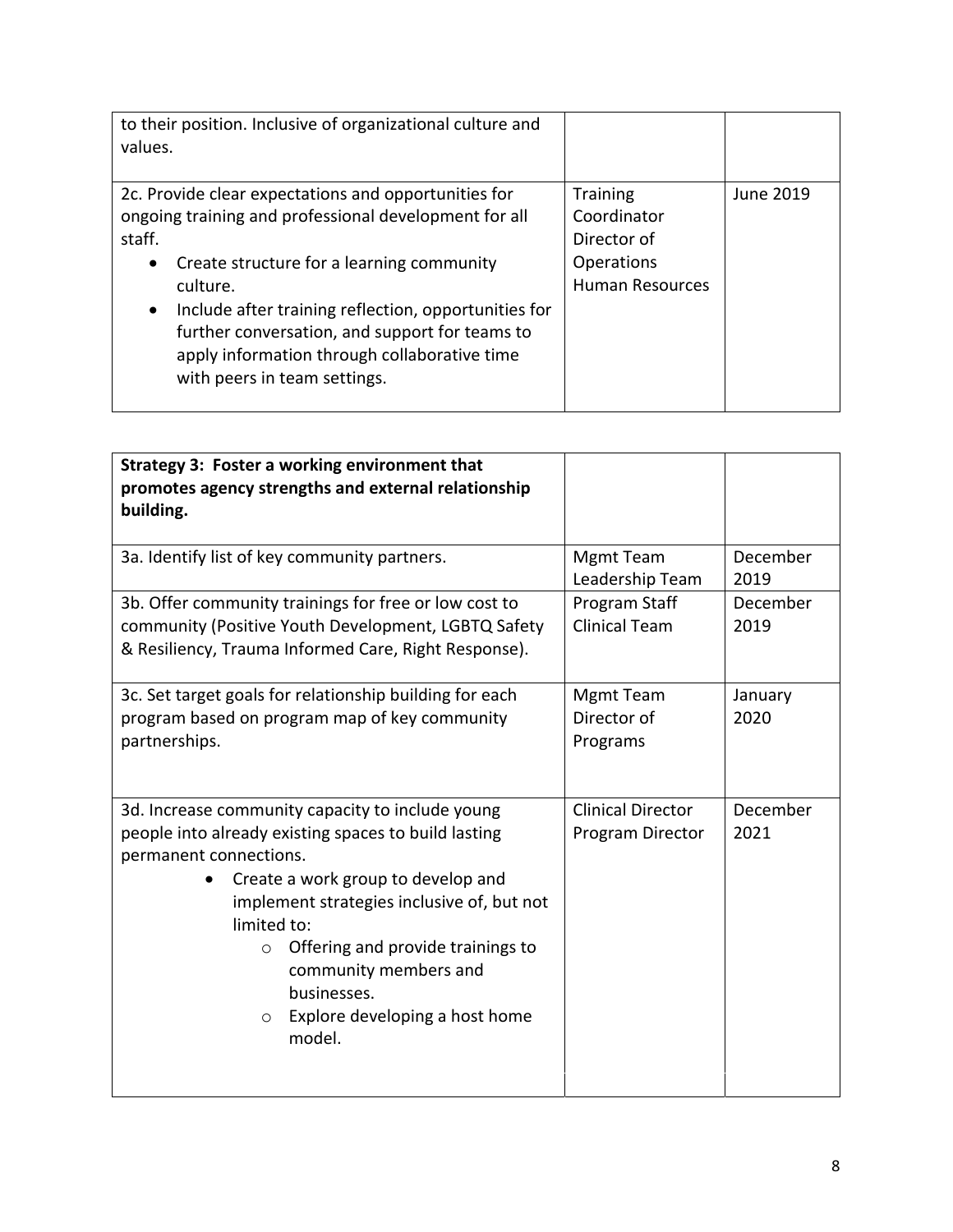| <b>Strategy 4: Invest in Northwest Youth Services staff</b>                                                                                                                                                                                                                                                                                                                                                                                                                       |                            |                                                          |
|-----------------------------------------------------------------------------------------------------------------------------------------------------------------------------------------------------------------------------------------------------------------------------------------------------------------------------------------------------------------------------------------------------------------------------------------------------------------------------------|----------------------------|----------------------------------------------------------|
| 4a. Implement and maintain Northwest Youth Services'                                                                                                                                                                                                                                                                                                                                                                                                                              | <b>Finance Manager</b>     | August                                                   |
| <b>Compensation Philosophy</b>                                                                                                                                                                                                                                                                                                                                                                                                                                                    | <b>Human Resources</b>     | 2019;                                                    |
| Northwest Youth Services will use the 50th<br>percentile of each wage scale as the target for<br>employee base pay. Individual placement against<br>that target will be based on experience,<br>education and performance.<br>Northwest Youth Services will re-evaluate the<br>current compensation scale against market<br>averages every 1-2 years based on the market<br>and/or annual budget capacity with a goal of<br>adjusting wages to 95% of current market<br>averages. | Manager                    | Annually as<br>part of<br>budget<br>building<br>process. |
| 4b. Encourage use of Professional Development Plans to                                                                                                                                                                                                                                                                                                                                                                                                                            | <b>Training Specialist</b> | August                                                   |
| help employees set and reach short- and long-term                                                                                                                                                                                                                                                                                                                                                                                                                                 | Director of                | 2019;                                                    |
| employment goals.                                                                                                                                                                                                                                                                                                                                                                                                                                                                 | Operations                 | Annually                                                 |
| Fund training and educational opportunities to<br>help staff achieve goals.                                                                                                                                                                                                                                                                                                                                                                                                       |                            |                                                          |
| 4c. Review benefits package every year to optimize                                                                                                                                                                                                                                                                                                                                                                                                                                | <b>Human Resources</b>     | August                                                   |
| employee care options.                                                                                                                                                                                                                                                                                                                                                                                                                                                            | Manager                    | 2019;                                                    |
| Receive quotes from insurance providers for<br>$\bullet$<br>alternate medical plans and explore options for<br>alternative health care plans including HSAs,<br>HMOs, and PPOs.                                                                                                                                                                                                                                                                                                   | <b>Board of Directors</b>  | Annually as<br>part of<br>budget<br>building<br>process. |
| 4d. Determine and implement strategies to encourage                                                                                                                                                                                                                                                                                                                                                                                                                               | <b>Human Resources</b>     | January                                                  |
| and support usage of employee vacation days and self-                                                                                                                                                                                                                                                                                                                                                                                                                             | Manager                    | 2020                                                     |
| care time.                                                                                                                                                                                                                                                                                                                                                                                                                                                                        | <b>Board of Directors</b>  |                                                          |

| Strategy 5: Improve work space / offer a safe,<br>productive work environment |             |                   |
|-------------------------------------------------------------------------------|-------------|-------------------|
| 5a. Ensure work spaces are clean and hygienic.                                | Director of | <b>April 2019</b> |
| Invest in multiple, part-time youth janitors in                               | Operations  |                   |
| Whatcom and Skagit counties.                                                  |             |                   |
| Set aside program dollars for quarterly deep<br>$\bullet$                     |             |                   |
| cleans of the PAD and the Ground Floor.                                       |             |                   |
| 5b. Ensure the Safety Committee plans annual                                  | Director of | <b>April 2019</b> |
| emergency drills, keeps emergency plans up-to-date and                        | Operations  |                   |
| disseminated, and keeps emergency equipment stocked.                          |             |                   |
| 5c. Create a formalized system whereby staff can report                       | Director of | June 2019         |
| safety concerns and concerns are responded to in a                            | Operations  |                   |
| timely manner.                                                                |             |                   |